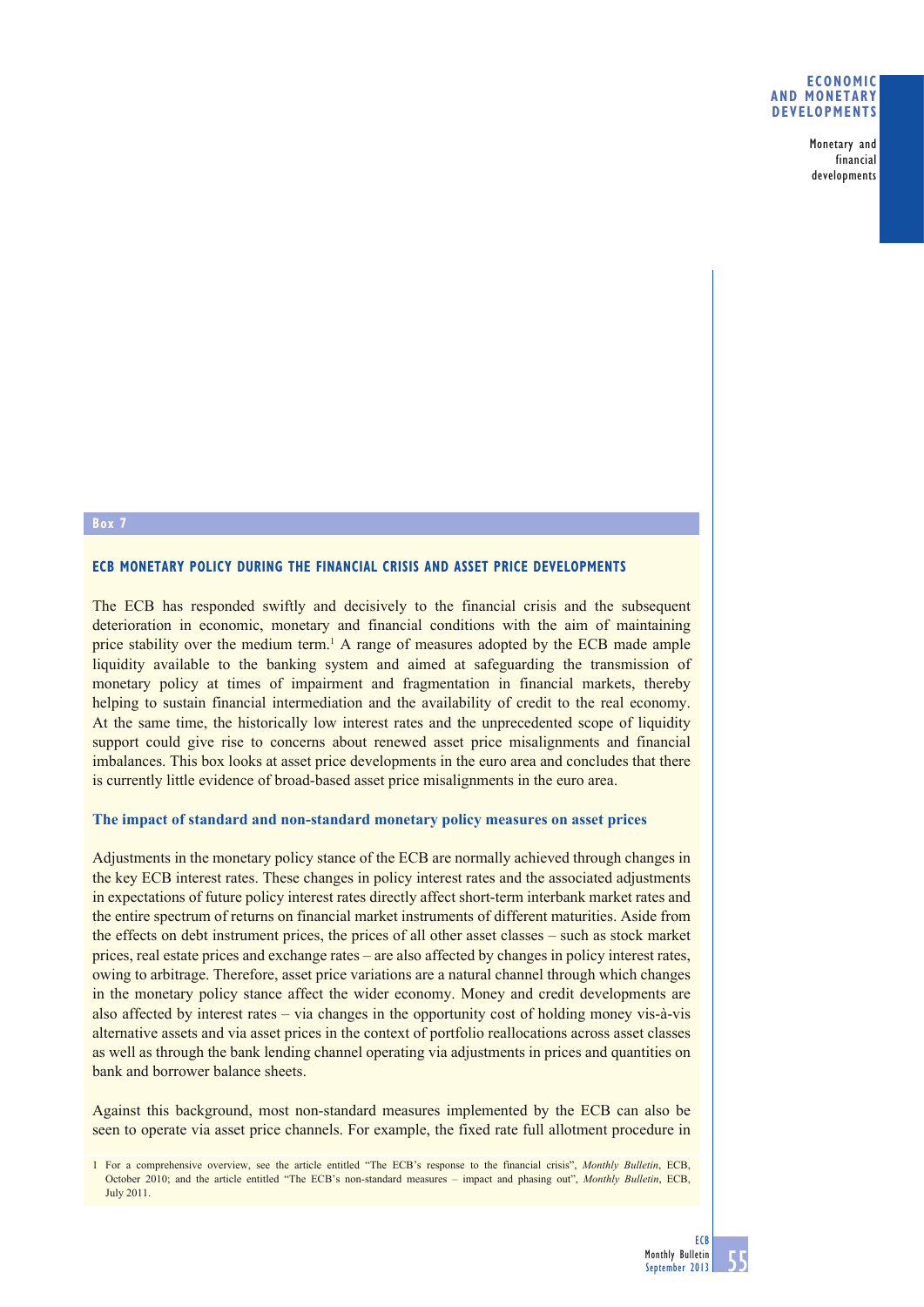refinancing operations attenuated stress on the availability and the cost of financing for banks, while the ECB's covered bond purchase programmes provided support to a specific bank funding channel, which had become impaired following the collapse of Lehman Brothers in the autumn of 2008 and the ensuing breakdown in the smooth functioning of interbank markets. In addition, the Securities Markets Programme and the announcement of Outright Monetary Transactions (OMTs) aimed to restore appropriate functioning of the monetary policy transmission mechanism by focusing on the secondary market for sovereign bonds. By providing support and backstops to specific asset markets, non-standard measures can also contribute to indirectly alleviating borrowing and liquidity constraints and can thereby help to overcome impairments to the monetary transmission mechanism and ensure that the ECB's monetary policy stance is smoothly transmitted to the real economy.

#### **Conditions that could lead to asset price misalignments**

Besides affecting asset prices in a normal or "desirable" way, standard and non-standard monetary policy measures can, under certain circumstances, also carry the risk of creating an environment that is conducive to asset price misalignments and the emergence of financial imbalances. For example, interest rates that are low for too long may have the potential to induce excessive risk-taking and an underpricing of risk if investors start buying higher-yielding assets, irrespective of their risk profile, in a search for yield induced by low interest rates on low-risk assets. Concerns about asset price misalignments may also emerge from high amounts of excess liquidity resulting from the ECB's non-standard measures. In such a situation and subject to demand and the capacity to absorb risks, banks may be more inclined to expand lending to households, governments, non-financial corporations or other financial institutions for the purpose of asset purchases or they could purchase assets directly. In this case, demand for these assets would increase and push up their prices. Therefore, concerns about potential asset price misalignments should relate to the strength in money and credit growth and not to the rise in bank reserves per se.

Although asset price misalignments are inherently difficult to detect, it is possible to extract vsignals about the true fundamental value of assets by looking at valuations of stocks and real estate in relation to their potential earning capacity in terms of dividends/earnings and rents, respectively. Once such valuations depart too far and for too long from certain benchmarks, it is usually a sign of future or imminent risk of unsustainable asset price developments. In the same vein, spreads between yields on highly rated corporate bonds and sovereign bonds should reflect the magnitude of uncertainties associated with the economic outlook and the expected default frequency for firms. A sharp compression of corporate bond yield spreads divorced from improvements in the economic outlook could thus provide a signal of misaligned developments in bond prices.

There is evidence that certain indicator variables can provide information regarding boom/ bust cycles in specific asset markets. Money and credit developments stand out in this regard as a number of theoretical channels link these variables to asset prices and, ultimately, consumer prices.2 Indeed, looking at empirical regularities, boom/bust cycles in asset markets seem, historically, to have been closely associated with large fluctuations in money and credit

2 For a detailed discussion of this line of research, see "Asset price bubbles and monetary policy", *Monthly Bulletin*, ECB, April 2005 and "Asset price bubbles and monetary policy revisited", *Monthly Bulletin*, ECB, November 2010.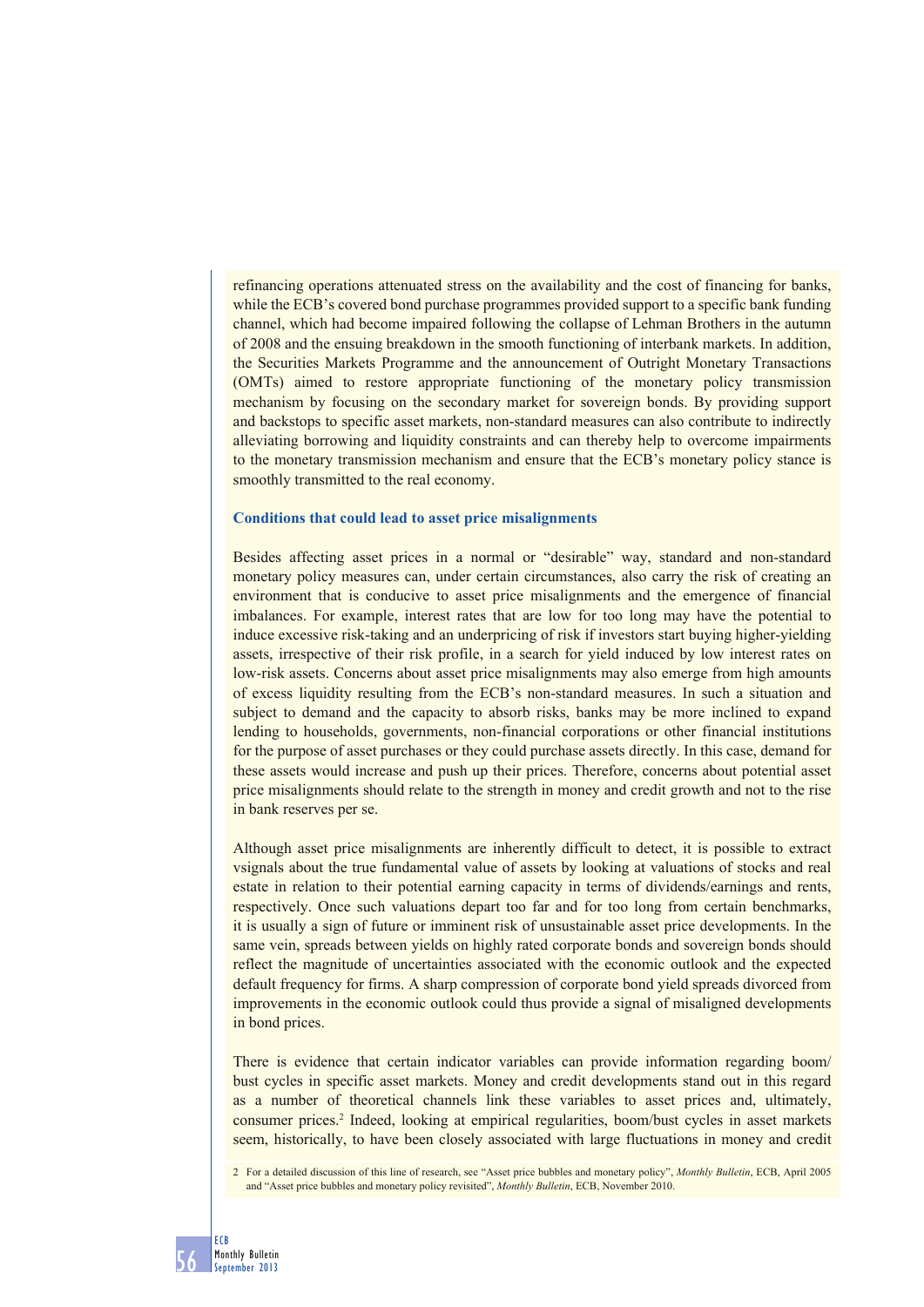### **ECONOMIC AND MONETARY DEVELOPMENTS**

Monetary and financial developments

aggregates, particularly in periods of either: (i) asset price busts; or (ii) asset price booms that end in financial distress. One robust finding across a number of recent studies is that various measures of excessive credit creation are good leading indicators of a build-up of financial imbalances in the economy. The ECB's monetary analysis therefore considers, among others, money and credit developments to assess whether asset price misalignments appear to be present in the euro area.

## **Little evidence of broad-based asset price misalignments in the euro area**

In general, even though aggregate liquidity provision by the ECB has increased substantially in recent years as a result of various non-standard measures, money and in particular credit dynamics have remained subdued.<sup>3</sup> This suggests that, currently, the continued high amounts of excess liquidity in money markets are not fuelling credit-driven asset price misalignments. The amounts of excess liquidity are rather a sign of the continuing fragmentation in euro area financial markets.

Specifically, growth in money and credit has been subdued since mid-2010, with average annual growth in the broad monetary aggregate M3 having fallen from 11.2% in 2007 to 2.3% in the second quarter of 2013, and growth in loans to the private sector having declined from 10.8% to -0.9% over the same period. Early warning models based on money, credit and real developments can provide an assessment of the risk of asset price booms or busts. Chart A shows that in the last four years the probability of a boom or bust in an asset market combining euro area stock and house prices over the next two years has remained below the critical threshold that would signal



3 On the relationship between excess liquidity and money growth, see the box entitled "The relationship between base money, broad money and risks to price stability", *Monthly Bulletin*, ECB, May 2012.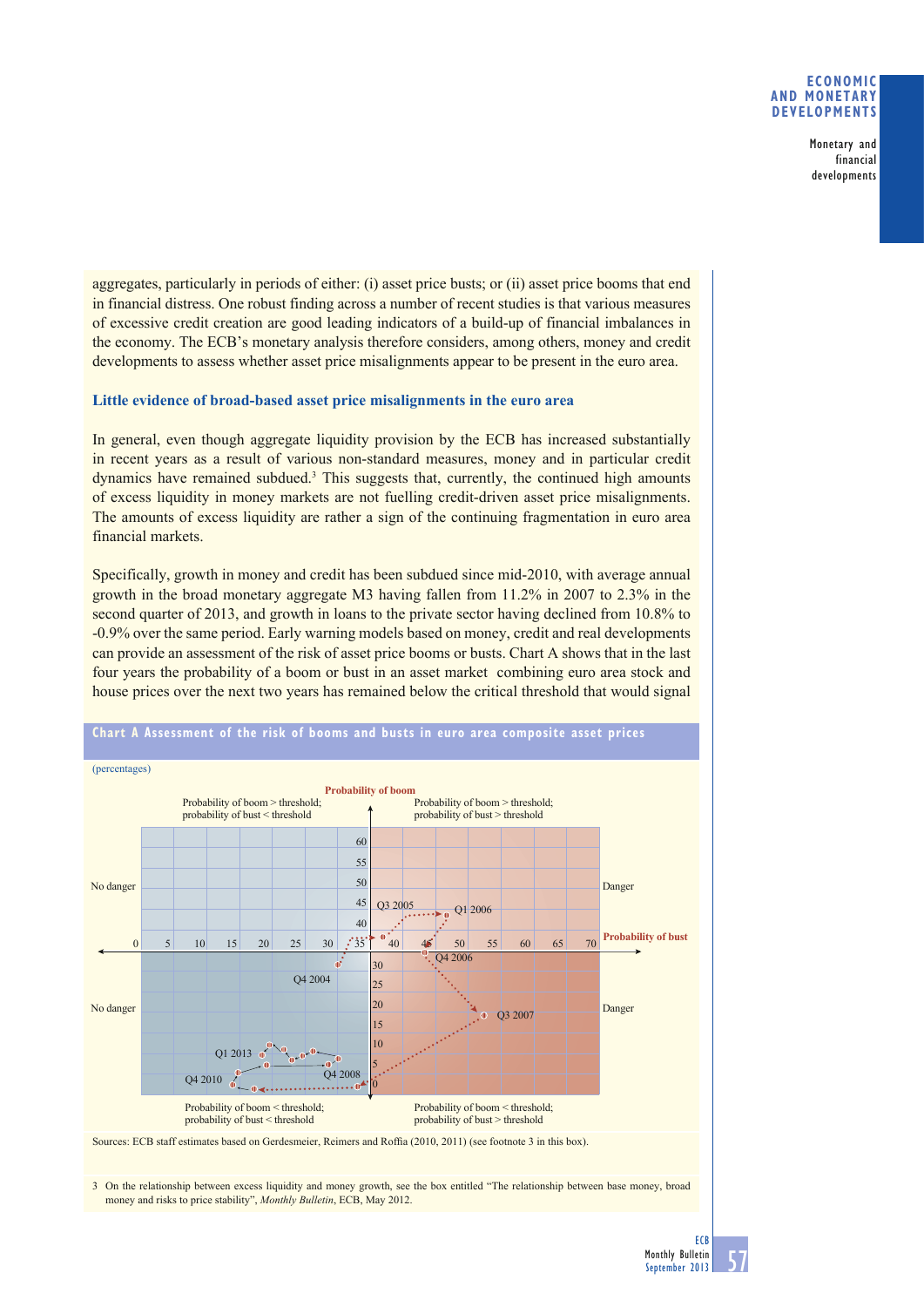risk based on historical experience (as indicated by the fact that the latest estimates are situated in the lower left quadrant of Chart A). Yet the subdued signals emerging from this indicator may mask differences in boom and bust risks across euro area countries and asset segments owing to financial fragmentation.

As regards bond markets, spreads of non-financial corporate bonds and bank bonds over the corresponding swap rates increased markedly in autumn 2008 as a result of the severe tensions in financial markets. From mid-2009 and following the unprecedented monetary policy response, they decreased considerably. After surging again in the context of the sovereign debt crisis, these spreads have declined significantly as financial market participants' confidence has improved since the ECB's implementation of the two three-year LTROs in winter 2011/12 and the announcement of OMTs in mid-2012. In addition, significant progress in terms of governance at the national and European level has supported this development. For example, the recapitalisation of banks and the decision to establish a banking union have contributed to the more positive sentiment of investors. As a result, at the end of July 2013 spreads of investmentgrade non-financial corporate bonds and bank bonds over the corresponding swap rates stood, on average, at 107 and 177 basis points respectively, close to their lowest levels in two years (see Chart B). In addition, the difference between spreads of bank bonds and non-financial corporate bonds decreased as well. Both groups of spreads remain, however, well above the levels witnessed prior to the financial crisis, in part reflecting higher risk perceptions in a weak economic environment and the continued need to repair corporate balance sheets in the wake of the crisis.4



Notes: The latest observation is for July 2013. Spreads are calculated against swap rates taking into account maturity adjustment. Average time to maturity is between three and six years.

4 For more details, see the box entitled "Recent developments in spreads on corporate bonds issued by euro area non-financial corporations", *Monthly Bulletin*, ECB, June 2013.

calculated using the average of the last ten years' earnings

measured at the current period's price level.